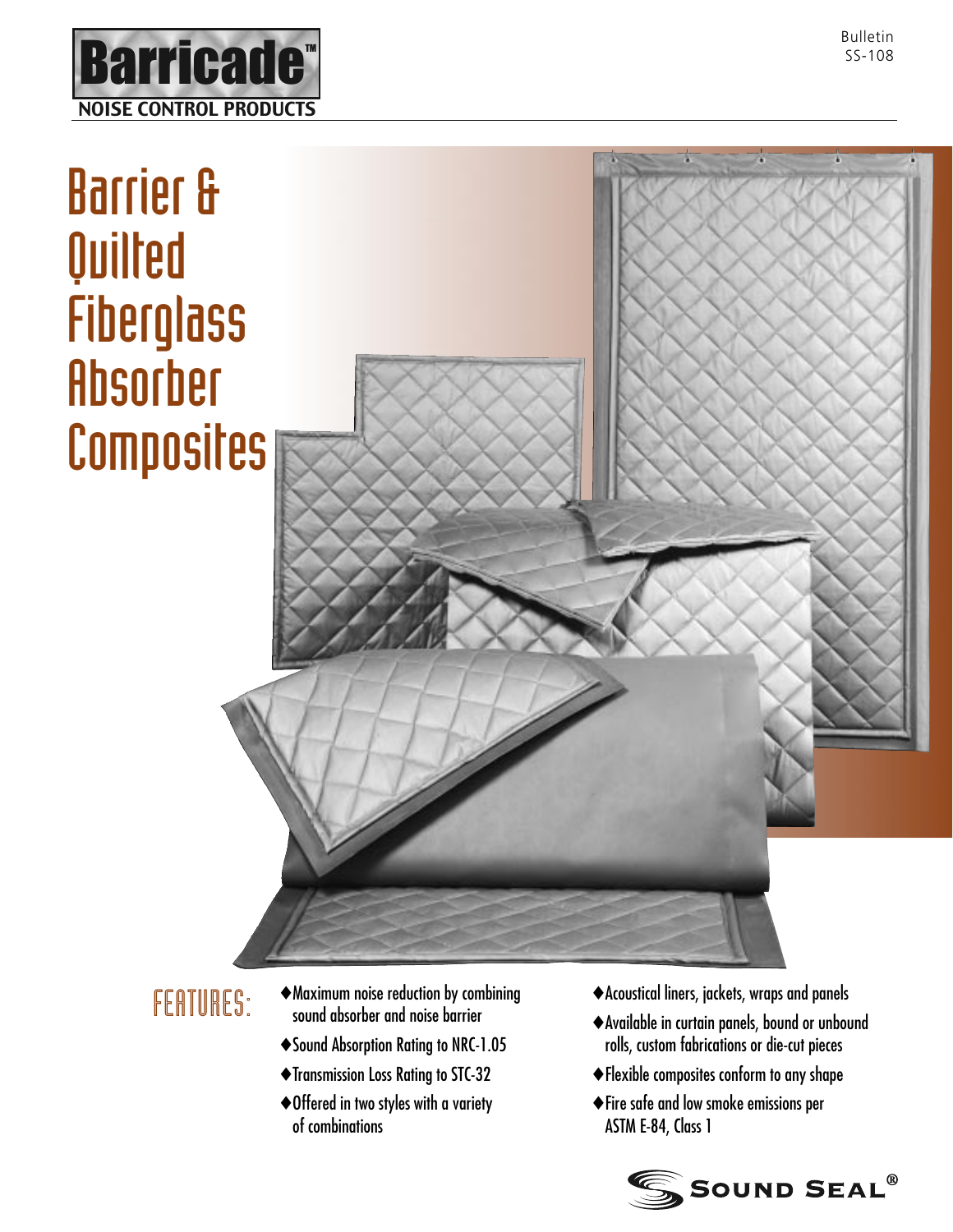# "BSC" Style: Barrier Septum Composite

*Barricade™ "BSC" composite by Sound Seal*® *features a non-reinforcedloaded vinyl noise barrier septum (middle) with a quilted fiberglass sound absorber on bothsides. Ideally suited as an acoustical liner, the inner layer of quilted fiberglass decouples the barrier from the surface to improve its noise blocking ability while the outer layer adds sound absorption to the treated environment.*



Quilted Fiberglass Absorber **Barrier Septum** Barrier Septum

**Over 800 BSC Absorber/Barriers Panels in 50 different sizes**





#### Also Available As:

- ♦ Rolls with edges bound and sewn with matching edge binding
- ♦ Unbound rolls-edges exposed
- ♦ Standard roll size 4'W x 25'L
- ♦ Curtain panels with grommets at top and Hook & Loop fasteners sewn along edges
- ♦ Liner panels with bound edges
- ♦ Die-cut pieces, custom fabrications
- ♦ Types of facing material on quilted fiberglass:
- VCFC Vinyl Coated Fiberglass Cloth SCFC — Silicone - Coated - Fiberglass - Cloth NPS — Non-Woven - Porous Scrim GUILFORD — Decorative Fabric
- ♦ Available Barriers:

BSC products utilize a flexible 1 lb. PSF non-reinforced loaded vinyl noise barrier septum (B-10NR).

Also available with a 2 lb. PSF or 1/2 lb. PSF barrier See back page for specifications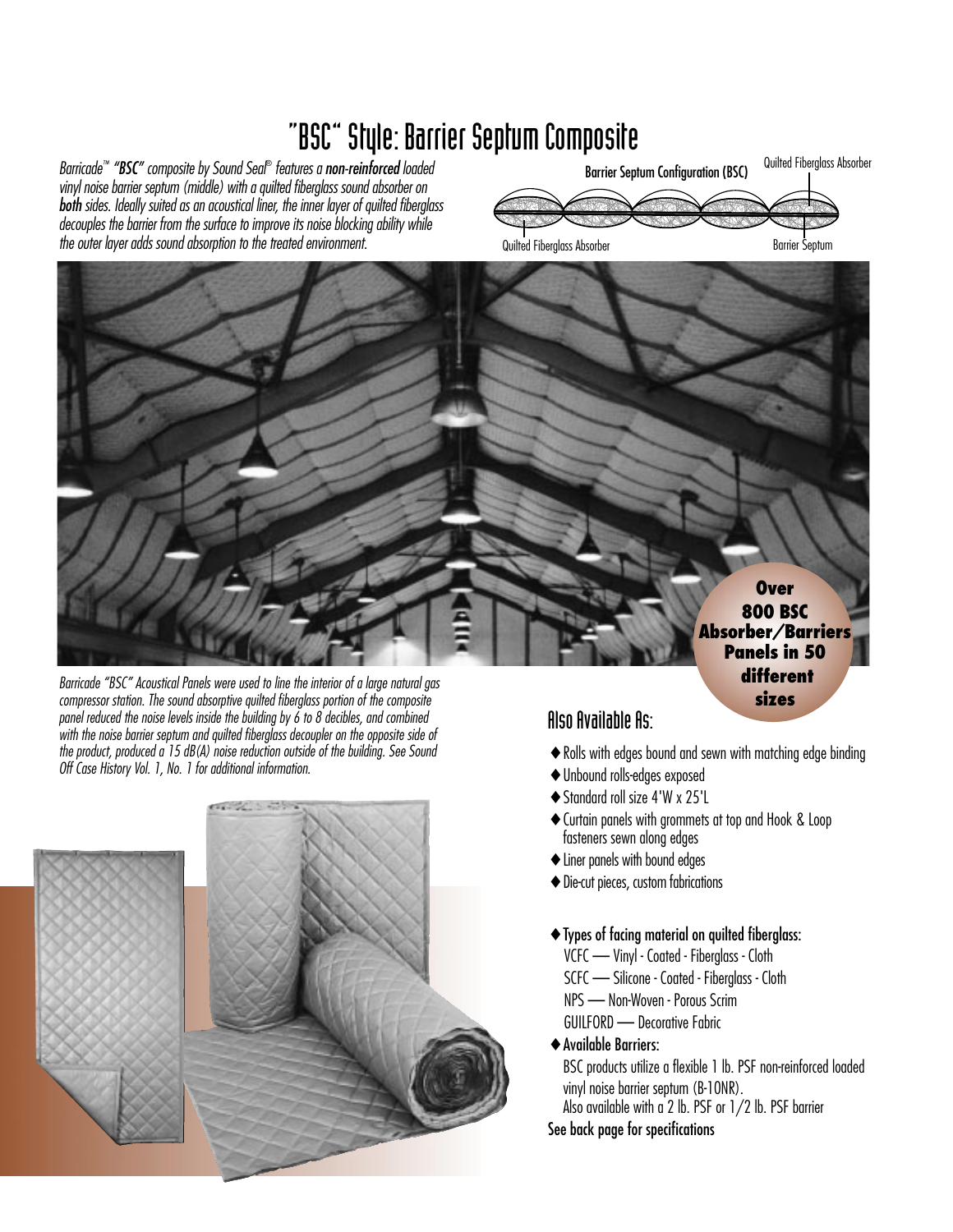# "BBC" Style: Barrier Backed Composite

*Barricade™ "BBC" composite features a reinforcedloaded vinyl noise barrier with a quilted fiberglass sound absorber on one side. The rugged durable exterior barrier is commonly used as a wrap or acoustical jacket due to its ability to conform to any shape. The quilted fiberglass layer decouples the noise barrier to enhance its acoustical performance.*

Barrier Backed Configuration (BBC)

anno de concederando con administrativa

<u>lana Lamadamarkan kan kanana</u>



*Barricade "BBC" acoustical composite was used as an acoustical wrap on large diameter piping at a Waste Water Treatment facility. The durable reinforced barrier exterior combined with the quilted fiberglass decoupler offers maximum longevity as well as a 15 dB(A) noise reduction.*

# Also Available As:

♦ Rolls with edges bound and sewn with matching edge binding

Barrier Backing Quilted Fiberglass Absorber

- $\mathcal{N}_{\mathbf{z}}$ ------ $\sum$ ---

- ♦ Unbound rolls with quilted fiberglass edges exposed
- ♦ Standard roll size 54" wide barrier, with 48" wide quilt, 25' long
- ♦ Curtain panels with grommets at top and Hook & Loop fasteners sewn along edges
- ♦ Custom fabricated acoustical jackets
- ♦ Die-cut pieces



**Barrier:** 

BBC products utilize a flexible 1 lb. PSF center reinforced barrier back (B-10R). Available in standard gray color. Tan and light blue are also available. 2 lb. PSF and 1/2 lb. PSF reinforced barriers are optional

♦ See back page for types of facing available on quilted fiberglass and specifications

*BBC-13-2" acoustical jacket custom fabricated to fit blower. Hook and Loop fasteners allow for quick and easy installation and removal.*